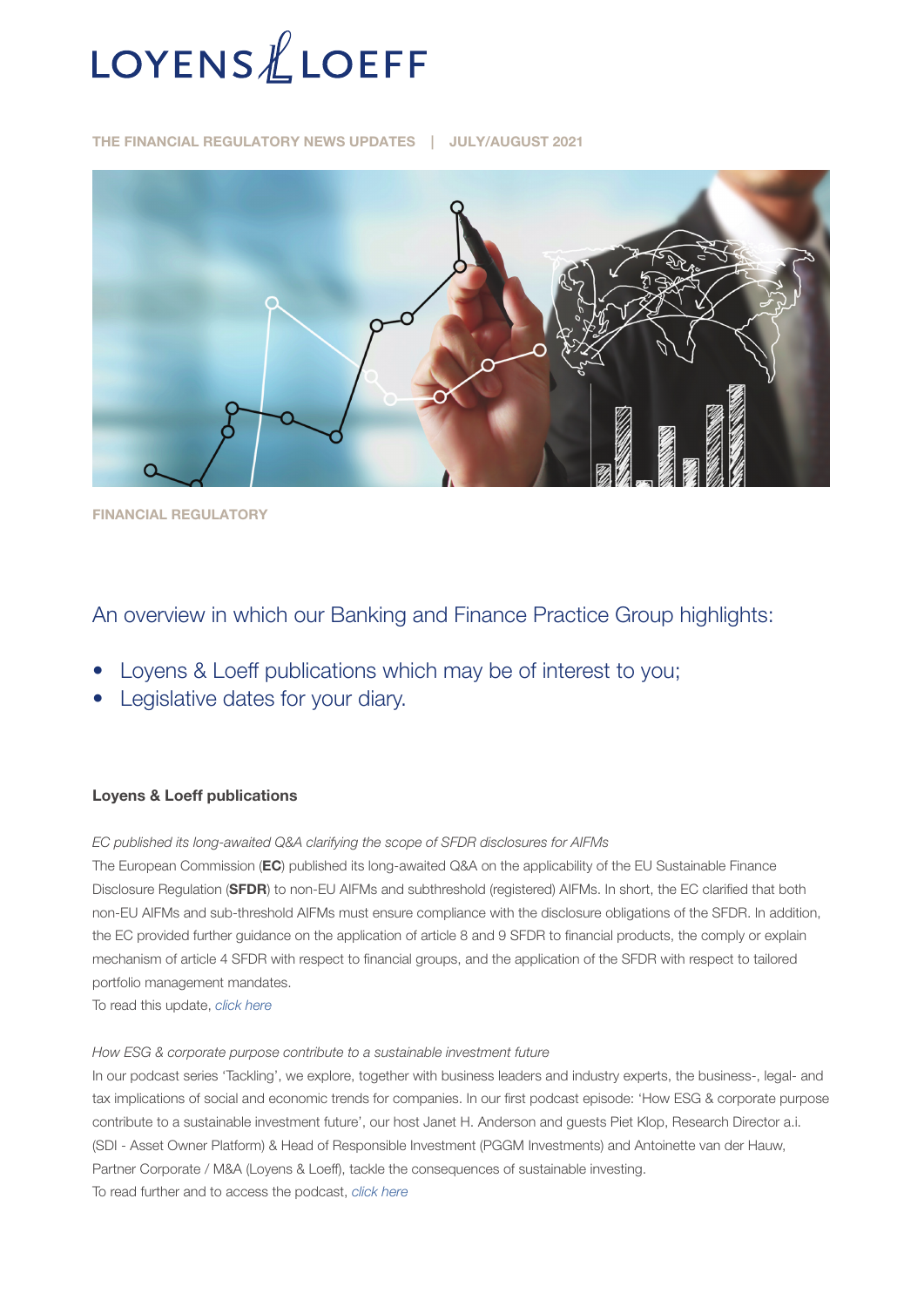# Legislative proposal new Dutch entity tax classification rules postponed and FGR no longer part of this proposal *(the Netherlands)*

On 1 July 2021, the Dutch state secretary of Finance announced that the intended changes to the Dutch tax classification rules for Dutch funds for joint account (FGRs) will not be part of the general legislative proposal to overhaul the current Dutch tax classification rules for entities. The intended changes for FGRs will now be reviewed at a later stage. To read this update, *[click here](https://www.loyensloeff.com/en/en/news/news-articles/legislative-proposal-new-dutch-entity-tax-classification-rules-postponed-and-fgr-no-longer-part-of-this-proposal-n23037/)*

#### *The Luxembourg Stock Exchange issues its first guidelines for SPACs listings (Luxembourg)*

The Luxembourg Stock Exchange has published on 19 August 2021, its first guidelines for the listing of SPACs on each of its markets. The guidelines aim at striking the right balance between the needs of sponsors (and other financial intermediaries) and investor protection.

To read this update, *[click here](https://www.loyensloeff.com/lu/en/news/articles-and-newsflashes/the-luxembourg-stock-exchange-issues-its-first-guidelines-for-spacs-listings-n23265/?utm_medium=email&utm_source=newsletter&utm_campaign=luxse_spacs_listings_guidelines_16082021_lu_en)*

## *EU Whistleblower Directive Insights (Luxembourg)*

What does the EU Whistleblower Protection Directive mean for your organisation? Who does it apply to and how should you prepare? Read on for more information about the impact and how to comply. To read this update, *[click here](https://www.loyensloeff.com/en/en/news/news-articles/eu-whistleblower-directive-insights-n23333/)*

### *Further reliance on financial intermediaries to prevent tax abuse (Belgium)*

Earlier this week, the Act of 2 June 2021 providing for various financial provisions relating to the combat against fraud has entered into force. This Act further enhances the combat against specific tax mechanisms by providing new criminal sanctions and by broadening reporting obligations of the FSMA and of the NBB. To read this update, *[click here](https://www.loyensloeff.com/be/en/news/articles-and-newsflashes/further-reliance-on-financial-intermediaries-to-prevent-tax-abuse-n23046/)*

#### *Further details on derivative trading obligations in the course of the LIBOR transition (Switzerland)*

On 5 July 2021, the Swiss Financial Market Supervisory Authority (FINMA) published a guidance with further clarifications on the replacement of the LIBOR reference rate that will occur by the end of this year. The guidance covers the conditions under which amendments to existing derivative contracts qualify as legacy contracts and are, therefore, exempt from triggering central clearing or bilateral margin obligations.

To read this update, *[click here](https://www.loyensloeff.com/ch/en/news/further-details-on-derivative-trading-obligations-in-the-course-of-the-libor-transition-n23098/)*

#### *Data Protection & Privacy Updates*

For updates on the GDPR, please visit the *[webpage](https://www.loyensloeff.com/en/en/expertise/topics/data-protection-privacy/)* of the Loyens & Loeff Data Protection and Privacy Team.

## Legislative dates for your diary

#### *Consultations EU*

| 01.07.2021 | EBA consultation deadline: on draft RTS on disclosure of investment policy by investment firms <i>click here</i> |
|------------|------------------------------------------------------------------------------------------------------------------|
| 02.07.2021 | EBA consultation deadline: on the list of advanced economies to determine equity risk                            |
|            | under the new market risk regime click here                                                                      |
| 14.07.2021 | European Commission feedback deadline: Non-financial reporting by large companies (updated rules)                |
|            | click here                                                                                                       |
| 16.07.2021 | EIOPA consultation deadline: on framework to address value for money risk in the European unit-linked            |
|            | market <i>click</i> here                                                                                         |
| 22.07.2021 | EIOPA consultation deadline: on the reporting of costs and charges of IORPs and the risk management              |
|            | by IORPs providing defined contribution schemes click here                                                       |
| 23.07.2021 | EIOPA consultation deadline: on the proposal for IBOR transitions <i>click here</i>                              |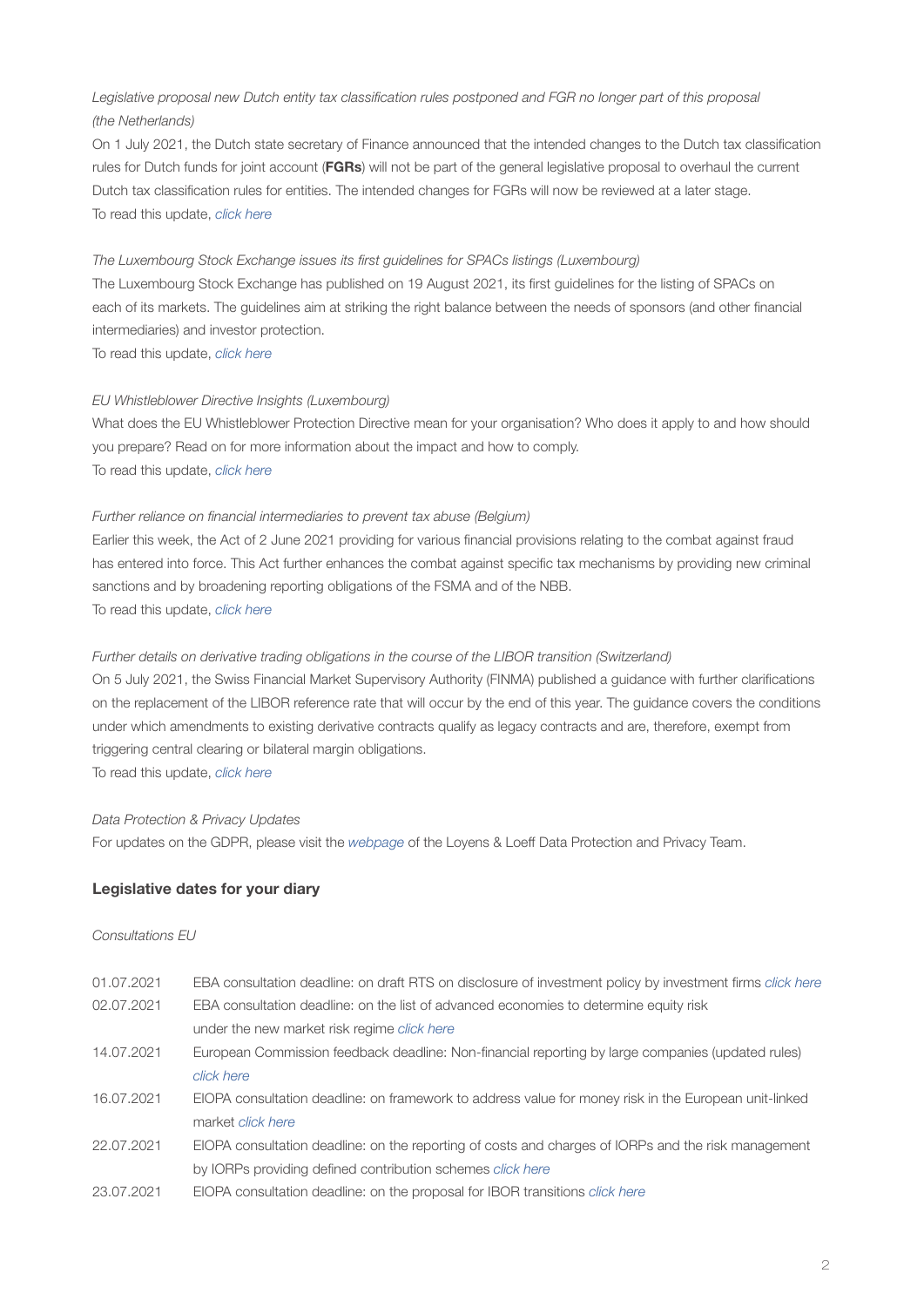| 28.07.2021 | EBA consultation deadline: on draft ITS on supervisory reporting with respect to ALMM (EBA/CP/2021/17)      |
|------------|-------------------------------------------------------------------------------------------------------------|
|            | click here                                                                                                  |
| 28.07.2021 | EBA consultation deadline: on draft Guidelines on the delineation and reporting of available financial      |
|            | means of DGS (EBA/CP/2021/16) click here                                                                    |
| 29.07.2021 | EIOPA consultation deadline: Discussion paper on blockchain and smart contracts in insurance: EIOPA         |
|            | invites comments click here                                                                                 |
| 29.07.2021 | EBA consultation deadline: on draft RTS concerning the assessment of appropriateness of risk weights        |
|            | and minimum LGD values click here                                                                           |
| 01.08.2021 | ESMA consultation deadline: call for evidence on digital finance click here                                 |
| 02.08.2021 | ECB consultation deadline: on its revised Guide to fit and proper assessments click here                    |
| 03.08.2021 | European Commission consultation deadline: EU strategy for retail investors click here                      |
| 04.08.2021 | ESMA consultation deadline: on Guidelines on the Disclosure Requirements for Initial Reviews and            |
|            | Preliminary Ratings click here                                                                              |
| 20.08.2021 | ESMA consultation deadline: on synthetic securitization RTS and amendments to STS templates                 |
|            | click here                                                                                                  |
| 27.08.2021 | ESMA consultation deadline: on Guidelines for Data Transfer between Trade Repositories under EMIR           |
|            | and SFTR click here                                                                                         |
| 27.08.2021 | EBA consultation deadline: on new Guidelines on cooperation and information exchange in the area of         |
|            | anti-money laundering and countering the financing of terrorism click here                                  |
| 27.08.2021 | ESMA consultation deadline: on MAR GLs on delay in the disclosure of inside information and interactions    |
|            | with prudential supervision click here                                                                      |
| 30.08.2021 | EBA consultation deadline: on institutions' Pillar 3 disclosure of interest rate risk exposures click here  |
| 31.08.2021 | EBA consultation deadline: Discussion on the review of the NPL transaction data templates <i>click here</i> |
| 31.08.2021 | European Commission consultation deadline: draft acts interest rates                                        |
|            | statutory replacement rate for the EONIA benchmark click here                                               |
|            | statutory replacement rate for Swiss Franc LIBOR (CHF LIBOR) click here<br>$\overline{\phantom{a}}$         |
| 04.09.2021 | EBA consultation deadline: on technical standards on crowdfunding service providers click here              |
| 22.08.2021 | EIOPA consultation deadline: Discussion paper on the Methodological Framework for Stress-Testing            |
|            | <b>IORPs click here</b>                                                                                     |
| 02.09.2021 | ESMA consultation deadline: on the clearing and derivative trading obligations in view of the benchmark     |
|            | transition click here                                                                                       |
| 03.09.2021 | European Commission consultation deadline: Bank supervision – changes to list of equivalent third           |
|            | countries under Capital Requirements Regulation click here                                                  |
| 09.09.2021 | European Commission consultation deadline: Undertakings for Collective Investment in Transferrable          |
|            | Securities Directive (update) click here                                                                    |
| 09.09.2021 | European Commission consultation deadline: Regulation on packaged retail and insurance-based                |
|            | investment products (PRIIPs) - update click here                                                            |
| 20.09.2021 | <b>ESMA</b> consultation deadline:                                                                          |
|            | on Draft Guidelines further specifying the circumstances for temporary restrictions in the case of a        |
|            | significant non-default event click here                                                                    |
|            | on Draft Guidelines on the consistent application of the triggers for the use of Early Intervention         |
|            | Measures click here                                                                                         |
|            | on Draft RTS on the methodology for calculation and maintenance of the additional amount of<br>÷,           |
|            | pre-funded dedicated own resources click here                                                               |
|            | on the Draft Guidelines on CCP recovery plan indicators click here<br>$\overline{\phantom{a}}$              |
|            | on Draft RTS on order of compensation art. 20 click here<br>$\overline{\phantom{a}}$                        |
|            | on the Draft Guidelines on CCP recovery plan scenarios (Article 9(12) CCPRRR) click here                    |
|            | on Draft RTS further specifying the factors that shall be considered by the competent authority and the     |
|            | supervisory college when assessing the CCP recovery plan click here                                         |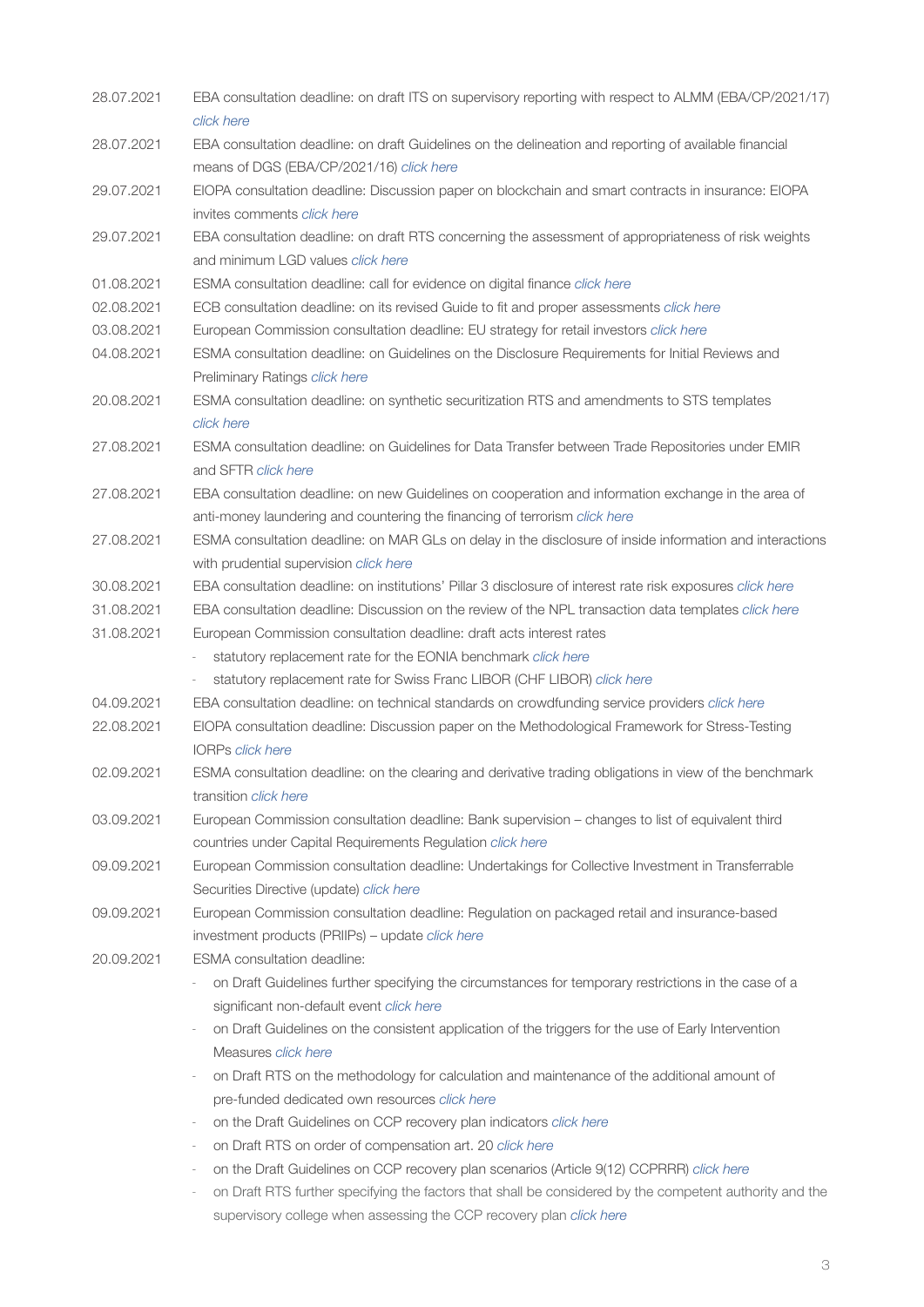| 23.09.2021 | EBA consultation deadline: on draft ITS amending ITS on Supervisory Reporting with regards to COREP                                                                                               |
|------------|---------------------------------------------------------------------------------------------------------------------------------------------------------------------------------------------------|
|            | and asset encumbrance reporting (EBA/CP/2021/24) click here                                                                                                                                       |
| 24.09.2021 | Platform on Sustainable Finance call for feedback: on preliminary recommendations for technical<br>screening criteria for the EU taxonomy click here                                              |
| 24.09.2021 | EBA consultation deadline: on amendments to RTS on credit risk adjustments in the context of the<br>calculation of the Risk Weight (EBA/CP/2021/25) click here                                    |
| 24.09.2021 | ESMA consultation deadline: Draft regulatory technical standards on the management body of DRSPs<br>click here                                                                                    |
| 27.09.2021 | European Commission consultation deadline: Ecofriendly investment - EU standard for 'green bonds'<br>click here                                                                                   |
| 28.09.2021 | EBA consultation deadline: on its revised Guidelines on common procedures and methodologies for the<br>supervisory review and evaluation process (SREP) and supervisory stress testing click here |
| 30.09.2021 | ESMA consultation deadline: on Draft Guidelines for Reporting under EMIR click here                                                                                                               |
| 01.10.2021 | ESMA consultation deadline: on the review of RTS 1 (equity transparency) and RTS 2 (non-equity<br>transparency) click here                                                                        |
| 15.10.2021 | EBA consultation deadline: on draft Guidelines on the limited network exclusion under PSD2<br>(EBA/CP/2021/28) click here                                                                         |
| 16.10.2021 | EBA consultation deadline: to amend its technical standards on currencies with constraints on the<br>availability of liquid assets click here                                                     |
| 17.10.2021 | EIOPA consultation deadline: on the amendments of supervisory reporting and public disclosure<br>documents click here                                                                             |
| 17.10.2021 | EIOPA consultation deadline: on Supervisory Statement on supervision of run-off undertakings click here                                                                                           |
| 19.10.2021 | ESMA consultation deadline: Guidelines on certain aspects of the MiFID II remuneration requirements<br>click here                                                                                 |
| 22.10.2021 | EBA consultation deadline: Discussion paper on proportionality assessment methodology<br>(EBA/DP/2021/03) click here                                                                              |
| 23.10.2021 | EBA consultation deadline: on technical standards to identify shadow banking entities click here                                                                                                  |
| 26.10.2021 | European Commission consultation deadline: Preventing money laundering and counter-terrorist financing:<br>new national mechanisms click here                                                     |
|            | traceability of crypto-asset transfers click here<br>÷,<br>new rules for the private sector click here                                                                                            |
|            | new EU authority click here                                                                                                                                                                       |
| 02.11.2021 | EBA consultation deadline: on new Guidelines on the role of AML/CFT compliance officers click here                                                                                                |
| 02.11.2021 | European Commission consultation deadline: Preventing money laundering and terrorist financing -<br>EU rules on public-private partnerships (PPPs) click here                                     |
| 12.11.2021 | EIOPA consultation deadline: on the revision of the Guidelines on Contract Boundaries click here                                                                                                  |
| 12.11.2021 | EIOPA consultation deadline: on the revision of the Guidelines on Valuation of Technical Provisions<br>click here                                                                                 |
|            |                                                                                                                                                                                                   |

*Consultations The Netherlands*

| 01.07.2021 | DNB consultation deadline: Q&A over de contractgrens bij individuele arbeidsongeschiktheids-         |
|------------|------------------------------------------------------------------------------------------------------|
|            | verzekeringen click here                                                                             |
| 02.07.2021 | Dutch legislative consultation deadline: Conceptregeling implementatie en uitvoering crowdfunding    |
|            | click here                                                                                           |
| 05.07.2021 | Dutch legislative consultation deadline: Wijziging Bbft 2019 ten behoeve van aanpassingen vanaf 2022 |
|            | click here                                                                                           |
| 05.07.2021 | Beleidsnota consultation deadline: Algemene leidraad Wwft click here                                 |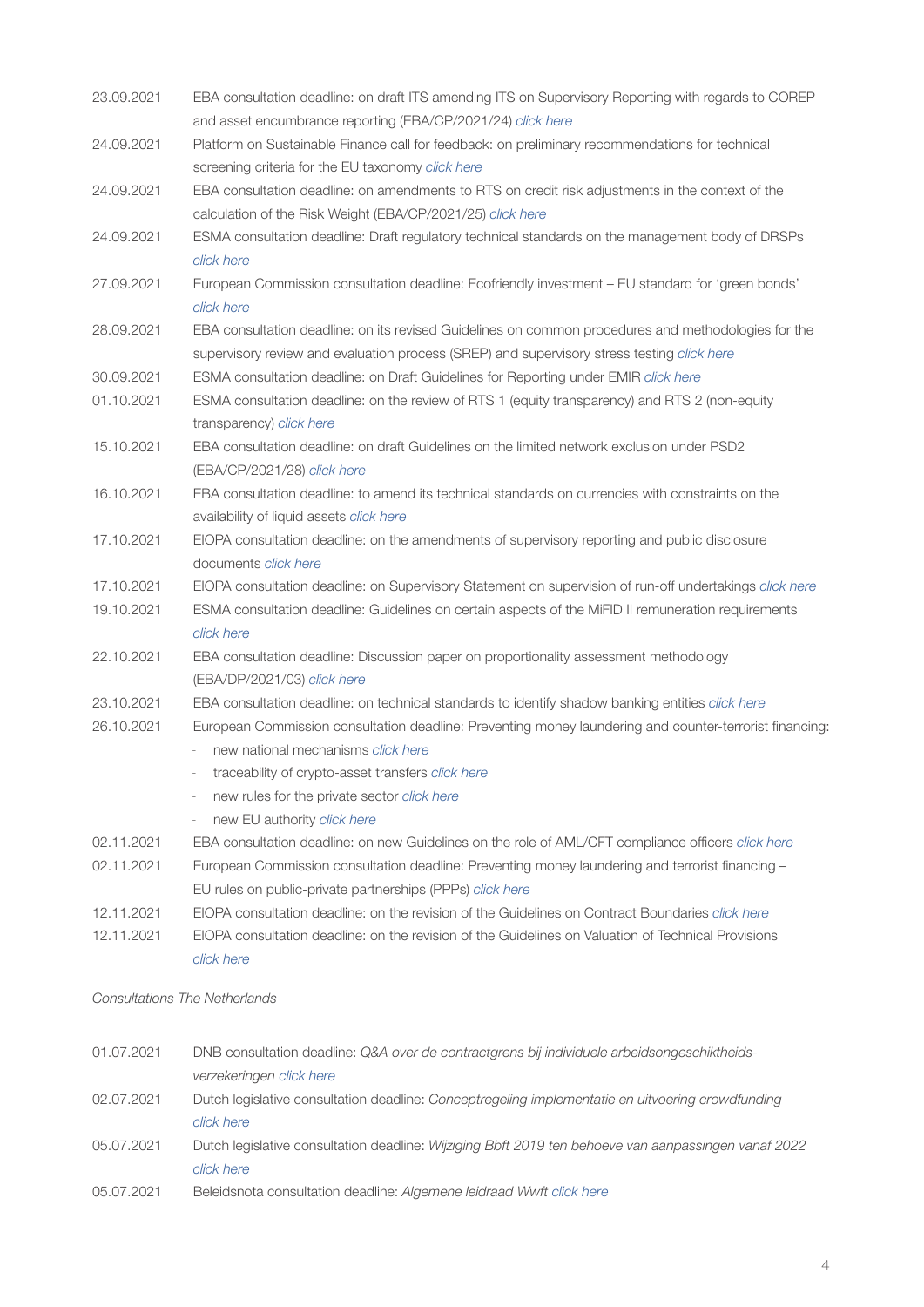- 06.07.2021 Dutch legislative consultation deadline: *Uitvoeringsbesluit verordening herstel en afwikkeling centrale tegenpartijen [click here](https://www.internetconsultatie.nl/uitvoeringsbesluitccp)*
- 09.08.2021 Dutch legislative consultation deadline: *Implementatiebesluit registratie uiteindelijk belanghebbenden van trusts en soortgelijke juridische constructies [click here](https://www.internetconsultatie.nl/ubotrustbesluit)*
- 30.08.2021 DNB consultation deadline: *Regeling specifieke bepalingen IFR en IFD [click here](https://www.dnb.nl/publicaties/publicaties-toezicht/toezicht-consultaties/dnb-consulteert-regeling-voor-beheerders-die-beleggingsdiensten-verlenen/)*
- 10.09.2021 DNB consultation deadline: *Good Practice en Q&A over het integreren van klimaatgerelateerde en milieurisico's in het risicomanagement van beleggingsondernemingen, beheerders van instellingen voor collectieve belegging in effecten en beleggingsinstellingen [click here](https://www.dnb.nl/publicaties/publicaties-toezicht/toezicht-consultaties/consultatie-integreren-klimaatgerelateerde-milieurisico-s-risicomanagement-beleggingsondernemingen-beheerders-instellingen-voor-collectieve-belegging-in-effecten-beleggingsinstellingen/)*
- 21.09.2021 DNB consultation deadline: *wijziging Regeling staten financiële ondernemingen Wft 2011 [click here](https://www.dnb.nl/publicaties/publicaties-toezicht/toezicht-consultaties/dnb-consulteert-voorgenomen-wijzigingen-regeling-staten-financiele-ondernemingen-beleggingsondernemingen-beleggingsinstellingen-beleggingsondernemingen-uit-derde-landen/)*
- 30.09.2021 DNB consultation deadline: *Good Practice Waardering Hypotheekleningen Solvency II [click here](https://www.dnb.nl/publicaties/publicaties-toezicht/toezicht-consultaties/dnb-consulteert-good-practice-waardering-hypotheekleningen-solvency-ii/)*

#### *Effective Dates EU*

- 23.06.2021 Publication date: ESMA guidelines on Article 25 of Directive 2011/61/EU *[click here](https://www.esma.europa.eu/sites/default/files/library/esma34-32-701_guidelines_on_article_25_aifmd.pdf)*
- 22.07.2021 Entry into force: Commission Regulation (EU) 2021/1080 of 28 June 2021 amending Regulation (EC) No 1126/2008 adopting certain international accounting standards in accordance with Regulation (EC) No 1606/2002 of the European Parliament and of the Council as regards International Accounting Standards 16, 37 and 41, and International Financial Reporting Standards 1, 3 and 9 *[click here](https://eur-lex.europa.eu/legal-content/EN/TXT/?uri=uriserv%3AOJ.L_.2021.234.01.0090.01.ENG&toc=OJ%3AL%3A2021%3A234%3ATOC)* 26.07.2021 Entry into force:
	- Commission Implementing Decision (EU) 2021/1103 of 5 July 2021 on the recognition of the legal, supervisory and enforcement arrangements of Brazil for derivatives transactions entered into by Brazilian institutions under the regulation of the Central Bank of Brazil as equivalent to certain requirements of Article 11 of Regulation (EU) No 648/2012 of the European Parliament and Council on OTC derivatives, central counterparties and trade repositories *[click here](https://eur-lex.europa.eu/legal-content/EN/TXT/?uri=uriserv%3AOJ.L_.2021.238.01.0084.01.ENG&toc=OJ%3AL%3A2021%3A238%3ATOC)*
	- Commission Implementing Decision (EU) 2021/1104 of 5 July 2021 on the recognition of the legal, supervisory and enforcement arrangements of Canada for derivatives transactions supervised by the Office of the Superintendent of Financial Institutions as equivalent to certain requirements of Article 11 of Regulation (EU) No 648/2012 of the European Parliament and of the Council on OTC derivatives, central counterparties and trade repositories *[click here](https://eur-lex.europa.eu/legal-content/EN/TXT/?uri=uriserv%3AOJ.L_.2021.238.01.0089.01.ENG&toc=OJ%3AL%3A2021%3A238%3ATOC)*
	- Commission Implementing Decision (EU) 2021/1105 of 5 July 2021 on the recognition of the legal, supervisory and enforcement arrangements of Singapore for derivatives transactions supervised by the Monetary Authority of Singapore as equivalent to certain requirements of Article 11 of Regulation (EU) No 648/2012 of the European Parliament and Council on OTC derivatives, central counterparties and trade repositories *[click here](https://eur-lex.europa.eu/legal-content/EN/TXT/?uri=uriserv%3AOJ.L_.2021.238.01.0094.01.ENG&toc=OJ%3AL%3A2021%3A238%3ATOC)*
	- Commission Implementing Decision (EU) 2021/1106 of 5 July 2021 on the recognition of the legal, supervisory and enforcement arrangements of Australia for derivatives transactions supervised by the Australian Prudential Regulation Authority as equivalent to certain requirements of Article 11 of Regulation (EU) No 648/2012 of the European Parliament and of the Council on OTC derivatives, central counterparties and trade repositories *[click here](https://eur-lex.europa.eu/legal-content/EN/TXT/?uri=uriserv%3AOJ.L_.2021.238.01.0099.01.ENG&toc=OJ%3AL%3A2021%3A238%3ATOC)*
	- Commission Implementing Decision (EU) 2021/1107 of 5 July 2021 on the recognition of the legal, supervisory and enforcement arrangements of Hong Kong for derivatives transactions supervised by the Hong Kong Monetary Authority as equivalent to certain requirements of Article 11 of Regulation (EU) No 648/2012 of the European Parliament and of the Council on OTC derivatives, central counterparties and trade repositories *[click here](https://eur-lex.europa.eu/legal-content/EN/TXT/?uri=uriserv%3AOJ.L_.2021.238.01.0104.01.ENG&toc=OJ%3AL%3A2021%3A238%3ATOC)*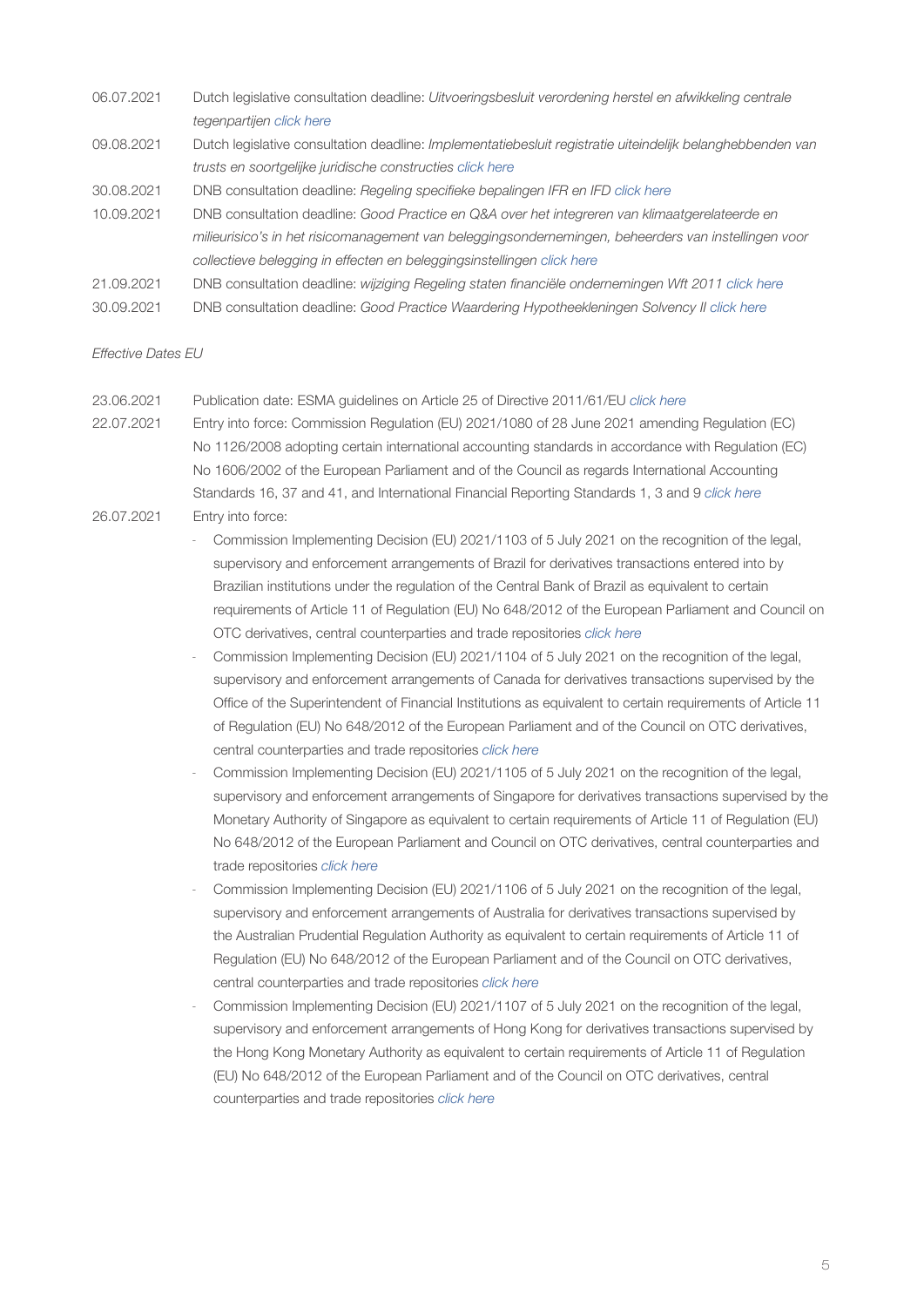- Commission Implementing Decision (EU) 2021/1108 of 5 July 2021 on the recognition of the legal, supervisory and enforcement arrangements of the United States of America for derivatives transactions supervised by the Board of Governors of the Federal Reserve System, the Office of the Comptroller of the Currency, the Federal Deposit Insurance Corporation, the Farm Credit Administration and the Federal Housing Finance Agency as equivalent to certain requirements of Article 11 of Regulation (EU) No 648/2012 of the European Parliament and Council on OTC derivatives, central counterparties and trade repositories *[click here](https://eur-lex.europa.eu/legal-content/EN/TXT/?uri=uriserv%3AOJ.L_.2021.238.01.0109.01.ENG&toc=OJ%3AL%3A2021%3A238%3ATOC)*
- 28.07.2021 Entry into force: Commission Delegated Regulation (EU) 2021/1118 of 26 March 2021 supplementing Directive 2014/59/EU of the European Parliament and of the Council with regard to regulatory technical standards specifying the methodology to be used by resolution authorities to estimate the requirement referred to in Article 104a of Directive 2013/36/EU of the European Parliament and of the Council and the combined buffer requirement for resolution entities at the resolution group consolidated level where the resolution group is not subject to those requirements under that Directive *[click here](https://eur-lex.europa.eu/legal-content/EN/TXT/?uri=uriserv%3AOJ.L_.2021.241.01.0001.01.ENG&toc=OJ%3AL%3A2021%3A241%3ATOC)*
- 02.08.2021 (Partial) application date: Regulation (EU) 2019/1156 of the European Parliament and of the Council of 20 June 2019 on facilitating cross-border distribution of collective investment undertakings and amending Regulations (EU) No 345/2013, (EU) No 346/2013 and (EU) No 1286/2014 *[click here](https://eur-lex.europa.eu/legal-content/EN/TXT/?uri=CELEX%3A32019R1156&qid=1616506628055)*
- 02.08.2021 Publication date: ESMA guidelines on marketing communications under the Regulation on cross-border distribution of funds *[click here](https://www.esma.europa.eu/sites/default/files/library/esma34-45-1272_guidelines_on_marketing_communications.pdf)*
- 13.08.2021 Effective date: Decision (EU) 2021/1396 of the European Central Bank of 13 August 2021 amending Decision ECB/2014/29 on the provision to the European Central Bank of supervisory data reported to the national competent authorities by the supervised entities pursuant to Commission Implementing Regulations (EU) No 680/2014 and (EU) 2016/2070 (ECB/2021/39) *[click here](https://eur-lex.europa.eu/legal-content/EN/TXT/?uri=uriserv:OJ.L_.2021.300.01.0074.01.ENG)*
- 19.08.2021 Entry into force: Regulation (EU) 2021/1230 of the European Parliament and of the Council of 14 July 2021 on cross-border payments in the Union *[click here](https://eur-lex.europa.eu/legal-content/EN/TXT/?uri=uriserv%3AOJ.L_.2021.274.01.0020.01.ENG&toc=OJ%3AL%3A2021%3A274%3ATOC)*
- 22.08.2021 Entry into force: Commission Delegated Regulation (EU) 2021/1254 of 21 April 2021 correcting Delegated Regulation (EU) 2017/565 supplementing Directive 2014/65/EU of the European Parliament and of the Council as regards organisational requirements and operating conditions for investment firms and defined terms for the purposes of that Directive *[click here](https://eur-lex.europa.eu/legal-content/EN/TXT/?uri=uriserv%3AOJ.L_.2021.277.01.0006.01.ENG&toc=OJ%3AL%3A2021%3A277%3ATOC)*
- 01.09.2021 Entry into force: Commission Regulation (EU) 2021/1421 of 30 August 2021 amending Regulation (EC) No 1126/2008 adopting certain international accounting standards in accordance with Regulation (EC) No 1606/2002 of the European Parliament and of the Council as regards International Financial Reporting Standard 16 *[click here](https://eur-lex.europa.eu/legal-content/EN/TXT/?uri=uriserv:OJ.L_.2021.305.01.0017.01.ENG)*
- 05.09.2021 Entry into force: Commission Delegated Regulation (EU) 2021/1340 of 22 April 2021supplementing Directive 2014/59/EU of the European Parliament and of the Council with regard to regulatory technical standards determining the content of the contractual terms on recognition of resolution stay powers *[click here](https://eur-lex.europa.eu/legal-content/EN/TXT/?uri=uriserv%3AOJ.L_.2021.292.01.0001.01.ENG&toc=OJ%3AL%3A2021%3A292%3ATOC)*
- 12.09.2021 Entry into force: Commission Delegated Regulation (EU) 2021/1383 of 15 June 2021 amending Delegated Regulation (EU) 2018/990 with regard to requirements for assets received by money market funds as part of reverse repurchase agreements *[click here](https://eur-lex.europa.eu/legal-content/EN/ALL/?uri=uriserv:OJ.L_.2021.298.01.0001.01.ENG)*
- 19.09.2021 Entry into force: Commission Delegated Regulation (EU) 2021/1415 of 5 May 2021 supplementing Regulation (EU) 2017/2402 of the European Parliament and of the Council with regard to regulatory technical standards on the cooperation, exchange of information and notification obligations between competent authorities and ESMA, the EBA and EIOPA *[click here](https://eur-lex.europa.eu/legal-content/EN/TXT/?uri=uriserv:OJ.LI.2021.304.01.0001.01.ENG)*
- 01.01.2022 Application date: Guidelines on the MiFID II/ MiFIR obligations on market data *[click here](https://www.esma.europa.eu/sites/default/files/library/esma70-156-4263_guidelines_mifid_ii_mifir_obligations_on_market_data.pdf)*
- 01.08.2022 Application date: Commission Delegated Directive (EU) 2021/1270 of 21 April 2021 amending Directive 2010/43/EU as regards the sustainability risks and sustainability factors to be taken into account for Undertakings for Collective Investment in Transferable Securities (UCITS) *[click here](https://eur-lex.europa.eu/legal-content/EN/TXT/?uri=uriserv%3AOJ.L_.2021.277.01.0141.01.ENG&toc=OJ%3AL%3A2021%3A277%3ATOC)*